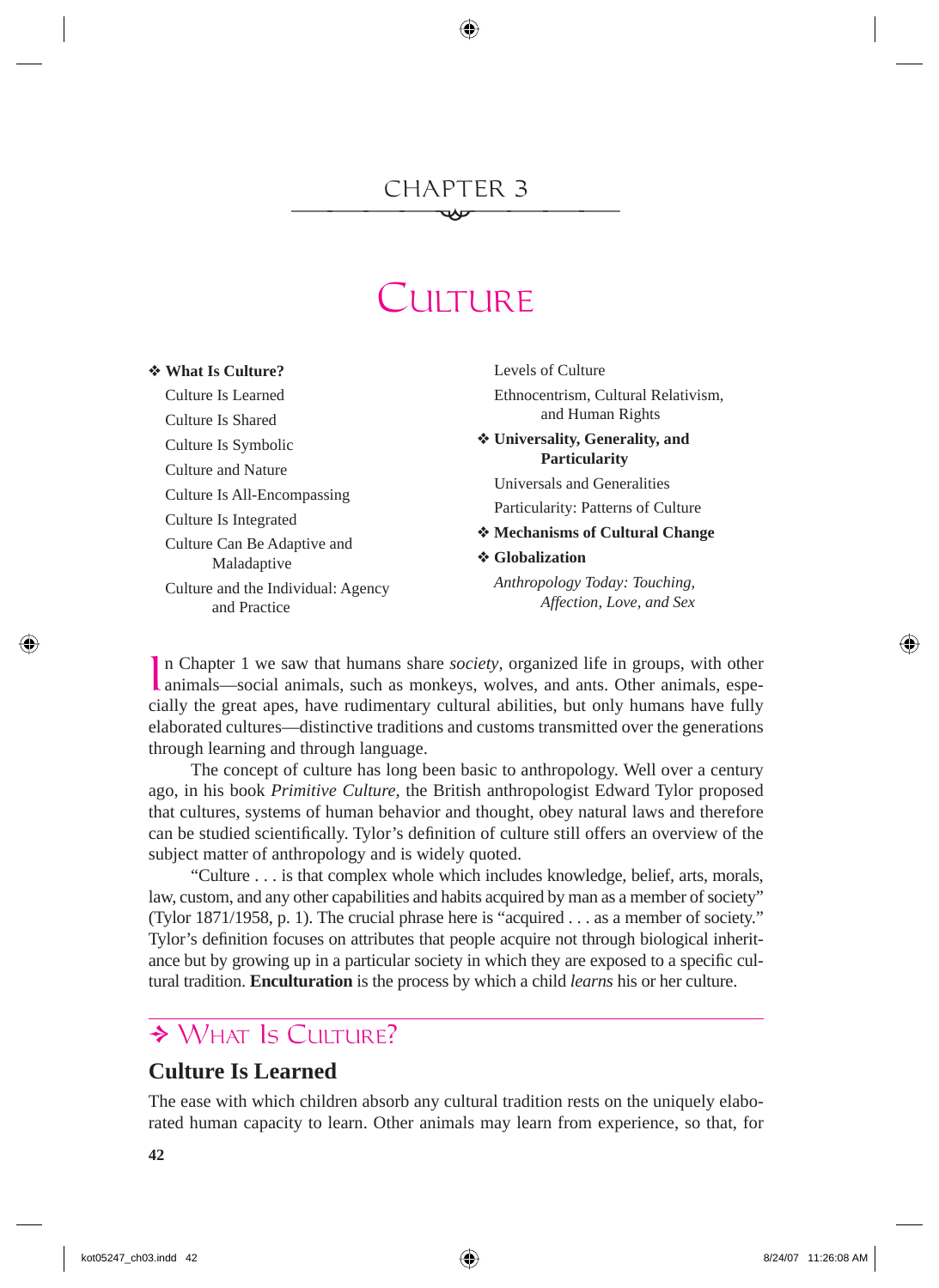

 Cultures have strikingly different standards of personal space, such as how far apart people should stand in normal encounters and interactions. Contrast the distance between the American businessmen with the closeness, including touching, of the two rabbis in Jerusalem. Have you noticed such differences in your own interactions with others?

example, they avoid fire after discovering that it hurts. Social animals also learn from other members of their group. Wolves, for instance, learn hunting strategies from other pack members. Such social learning is particularly important among monkeys and apes, our closest biological relatives. But our own *cultural learning* depends on the uniquely developed human capacity to use symbols, signs that have no necessary or natural connection to the things they stand for or signify.

 On the basis of cultural learning, people create, remember, and deal with ideas. They grasp and apply specific systems of symbolic meaning. Anthropologist Clifford Geertz defined culture as ideas based on cultural learning and symbols. Cultures have been characterized as sets of "control mechanisms—plans, recipes, rules, instructions, what computer engineers call programs for the governing of behavior" (Geertz 1973, p. 44). These programs are absorbed by people through enculturation in particular traditions. People gradually internalize a previously established system of meanings and symbols, which helps guide their behavior and perceptions throughout their lives.

 Every person begins immediately, through a process of conscious and unconscious learning and interaction with others, to internalize, or incorporate, a cultural tradition through the process of enculturation. Sometimes culture is taught directly, as when parents tell their children to say "thank you" when someone gives them something or does them a favor.

 Culture also is transmitted through observation. Children pay attention to the things that go on around them. They modify their behavior not just because other people tell them to do so but as a result of their own observations and growing awareness of what their culture considers right and wrong. Culture also is absorbed unconsciously. North Americans acquire their culture's notions about how far apart people should stand when they talk (see the box at the end of this chapter), not by being told directly to maintain a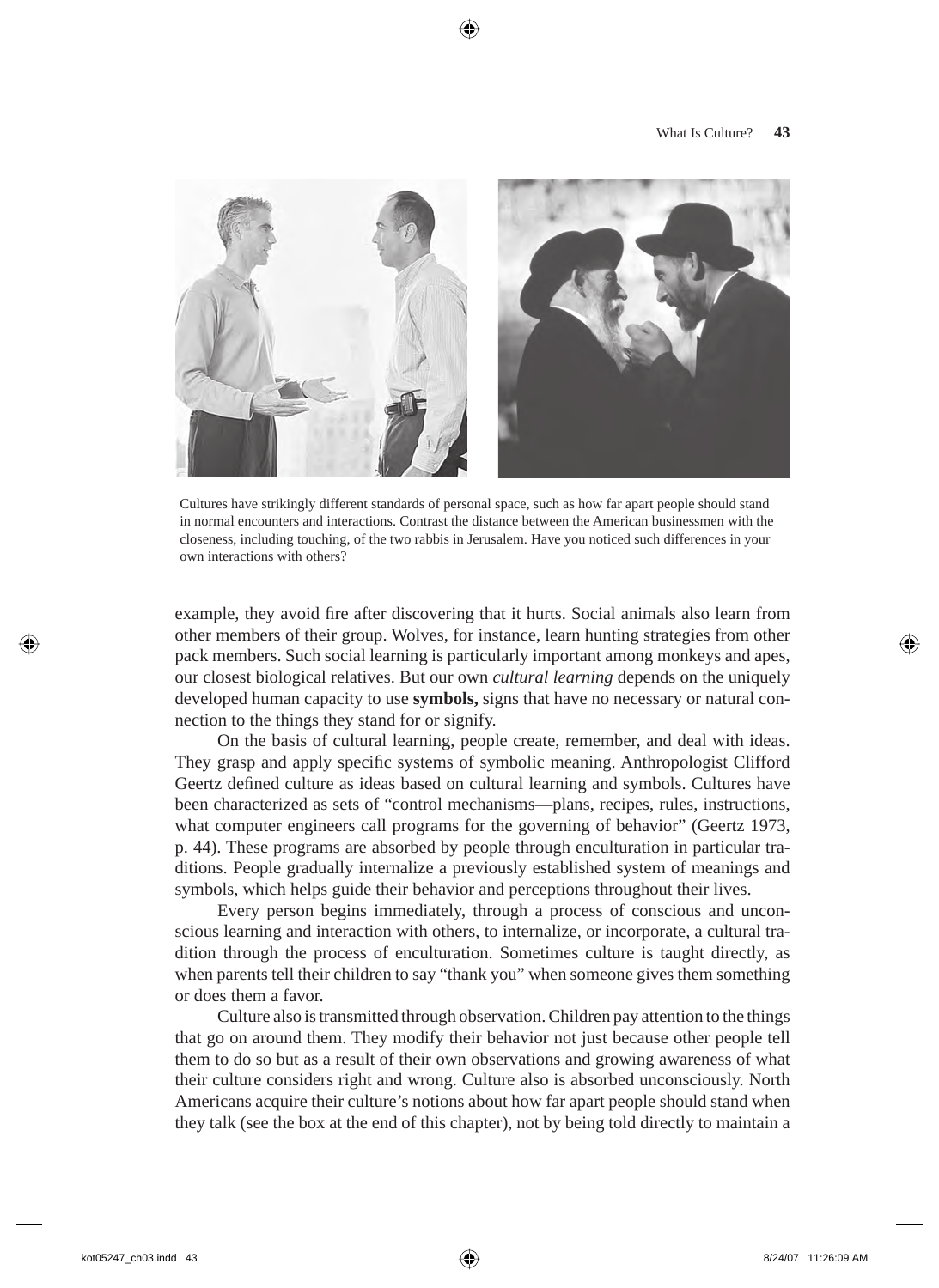certain distance but through a gradual process of observation, experience, and conscious and unconscious behavior modification. No one tells Latins to stand closer together than North Americans do; they learn to do so as part of their cultural tradition.

### **Culture Is Shared**

 Culture is an attribute not of individuals per se but of individuals as members of *groups.* Culture is transmitted in society. Don't we learn our culture by observing, listening, talking, and interacting with many other people? Shared beliefs, values, memories, and expectations link people who grow up in the same culture. Enculturation unifies people by providing us with common experiences.

 People in the United States sometimes have trouble understanding the power of culture because of the value that American culture places on the idea of the individual. Americans are fond of saying that everyone is unique and special in some way. How ever, in American culture individualism itself is a distinctive shared value. Individualism is transmitted through hundreds of statements and settings in our daily lives. From the late Mr. Rogers on TV to parents, grandparents, and teachers, our enculturative agents insist that we are all "someone special."

 Today's parents were yesterday's children. If they grew up in North America, they absorbed certain values and beliefs transmitted over the generations. People become agents in the enculturation of their children, just as their parents were for them. Although a culture constantly changes, certain fundamental beliefs, values, worldviews, and child-rearing practices endure. Consider a simple American example of enduring shared enculturation. As children, when we didn't finish a meal, our parents may have reminded us of starving children in some foreign country, just as our grandparents might have done a generation earlier. The specific country changes (China, India, Bangladesh, Ethiopia, Somalia, Rwanda—what was it in your home?). Still, American culture goes on transmitting the idea that by eating all our brussels sprouts or broccoli, we can justify our own good fortune, compared to a hungry child in an impoverished or war-ravaged country.

#### **Culture Is Symbolic**

 Symbolic thought is unique and crucial to humans and to cultural learning. A symbol is something verbal or nonverbal, within a particular language or culture, that comes to stand for something else. Anthropologist Leslie White defined culture as

 dependent upon symbolling. . . . Culture consists of tools, implements, utensils, clothing, ornaments, customs, institutions, beliefs, rituals, games, works of art, language, etc. (White 1959, p. 3)

 For White, culture originated when our ancestors acquired the ability to use symbols, that is, to originate and bestow meaning on a thing or event, and, correspondingly, to grasp and appreciate such meanings (White 1959, p. 3).

 There need be no obvious, natural, or necessary connection between the symbol and what it symbolizes. The familiar pet that barks is no more naturally a *dog* than it is a *chien, Hund,* or *mbwa,* the words for "dog" in French, German, and Swahili,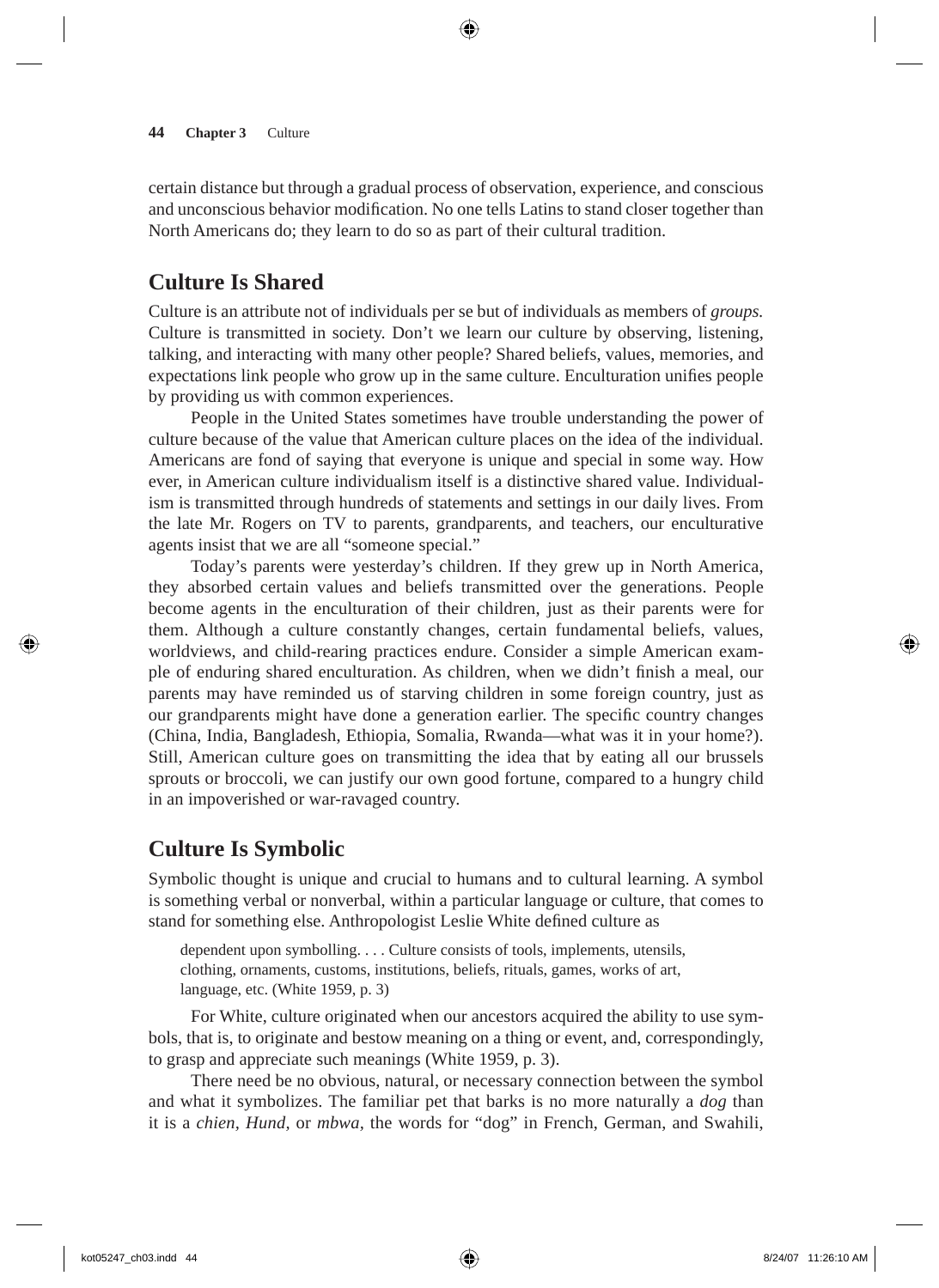respectively. Language is one of the distinctive possessions of *Homo sapiens.* No other animal has developed anything approaching the complexity of language, with its multitude of symbols.

 Symbols often are linguistic. There also are myriad nonverbal symbols, such as flags, which stand for various countries, and the arches that symbolize a particular hamburger chain. Holy water is a potent symbol in Roman Catholicism. As is true of all symbols, the association between a symbol (water) and what is symbolized (holiness) is arbitrary and conventional. Water probably is not intrinsically holier than milk, blood, or other natural liquids. Nor is holy water chemically different from ordinary water. Holy water is a symbol within Roman Catholicism, which is part of an international cultural system. A natural thing has been associated arbitrarily with a particular meaning for Catholics, who share common beliefs and experiences that are based on learning and that are transmitted across the generations.

 For hundreds of thousands of years, humans have shared the abilities on which culture rests—the abilities to learn, to think symbolically, to manipulate language, and to use tools and other cultural products in organizing their lives and coping with their environments. Every contemporary human population has the ability to use symbols and thus to create and maintain culture. Our nearest relatives—chimpanzees and gorillas have rudimentary cultural abilities. However, no other animal has elaborated cultural abilities to the extent that *Homo* has.

#### **Culture and Nature**

 Culture takes the natural biological urges we share with other animals and teaches us how to express them in particular ways. People have to eat, but culture teaches us what, when, and how. In many cultures people have their main meal at noon, but most North Americans prefer a large dinner. English people eat fish for breakfast, but North Americans prefer hot cakes and cold cereals. Brazilians put hot milk into strong coffee, whereas many North Americans pour cold milk into a weaker brew. Midwesterners dine at five or six, Spaniards at ten.

 Cultural habits, perceptions, and inventions mold "human nature" into many forms. People have to eliminate wastes from their bodies. But some cultures teach people to defecate standing, while others tell them to do it sitting down. Peasant women in the Andean highlands squat in the streets and urinate, getting all the privacy they need from their massive skirts. All these habits are parts of cultural traditions that have converted natural acts into cultural customs.

 Our culture—and cultural changes—affect how we perceive nature, human nature, and "the natural." Through science, invention, and discovery, cultural advances have overcome many "natural" limitations. We prevent and cure diseases such as polio and smallpox, which felled our ancestors. We use Viagra to enhance or restore sexual potency. Through cloning, scientists have challenged the way we think about biological identity and the meaning of life itself. Culture, of course, does not always protect us from natural threats. Hurricanes, floods, earthquakes, and other natural forces regularly overthrow our wishes to modify the environment through building, development, and expansion. Can you think of other ways in which nature strikes back at culture?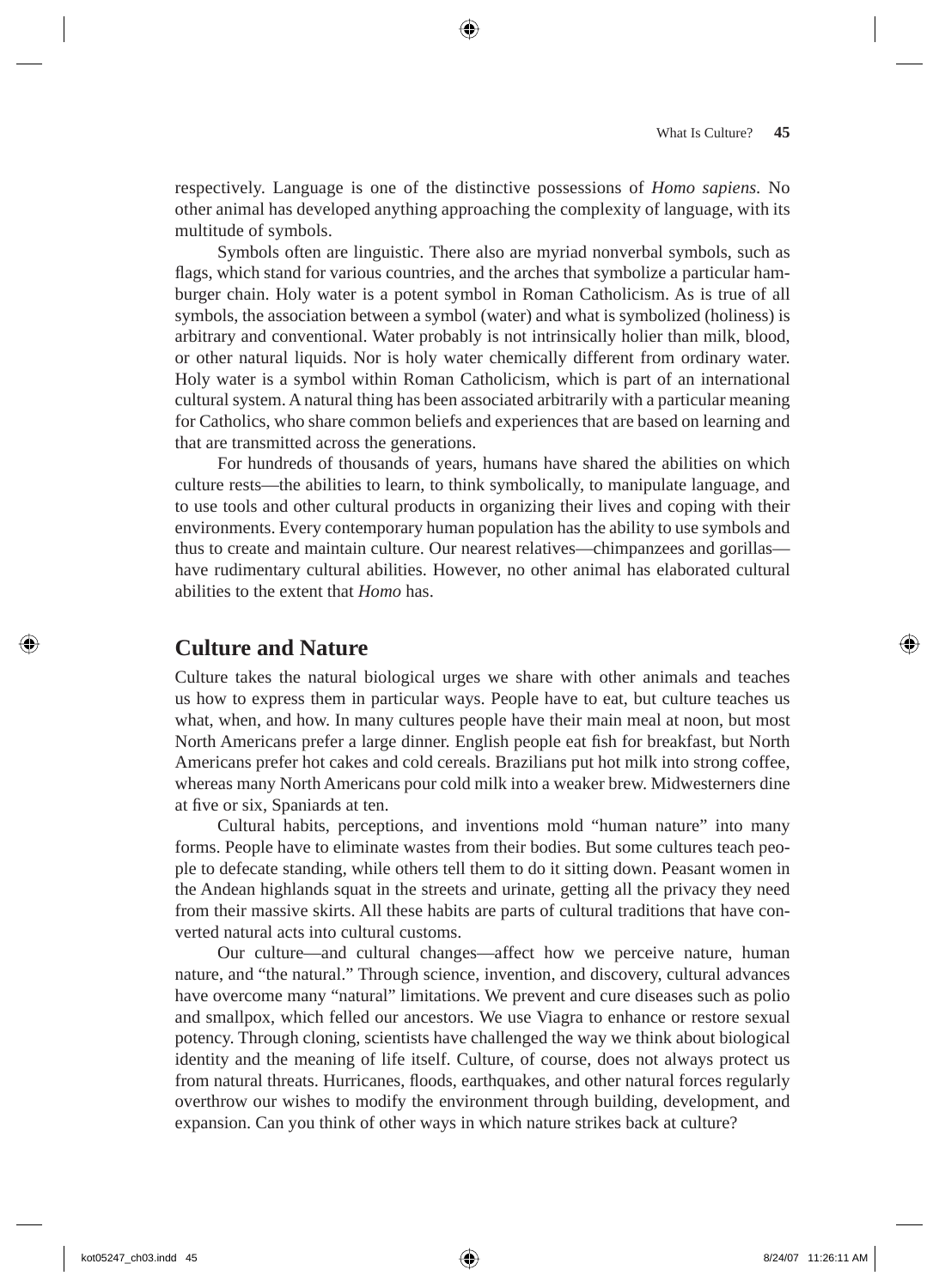#### **Culture Is All-Encompassing**

For anthropologists, culture includes much more than refinement, good taste, sophistication, education, and appreciation of the fine arts. Not only college graduates but all people are "cultured." The most interesting and significant cultural forces are those that affect people every day of their lives, particularly those that influence children during enculturation.

*Culture*, as defined anthropologically, encompasses features that are sometimes regarded as trivial or unworthy of serious study, such as those of "popular" culture. To understand contemporary North American culture, we must consider television, fastfood restaurants, sports, and games. As a cultural manifestation, a rock star may be as interesting as a symphony conductor (or vice versa); a comic book may be as significant as a book-award winner.

#### **Culture Is Integrated**

 Cultures are not haphazard collections of customs and beliefs. Cultures are integrated, patterned systems. If one part of the system (the overall economy, for instance) changes, other parts change as well. For example, during the 1950s most American women planned domestic careers as homemakers and mothers. Most of today's college women, by contrast, expect to get paying jobs when they graduate.

What are some of the social repercussions of this particular economic change? Attitudes and behavior regarding marriage, family, and children have changed. Late marriage, "living together," and divorce have become more common. The average age at first marriage for American women rose from 20 in 1955 to 25 in 2003. The comparable figures for men were 23 and 27 (U.S. Census Bureau 2004). The number of currently divorced Americans quadrupled from 4 million in 1970 to about 22 million in 2004 (Statistical Abstract of the United States 2006). Work competes with marriage and family responsibilities and reduces the time available to invest in child care.

 Cultures are integrated not simply by their dominant economic activities and related social patterns but also by sets of values, ideas, symbols, and judgments. Cultures train their individual members to share certain personality traits. A set of characteristic **core values** (key, basic, central values) integrates each culture and helps distinguish it from others. For instance, the work ethic and individualism are core values that have integrated American culture for generations. Different sets of dominant values influence the patterns of other cultures.

#### **Culture Can Be Adaptive and Maladaptive**

 Humans have both biological and cultural ways of coping with environmental stresses. Besides our biological means of adaptation, we also use "cultural adaptive kits," which contain customary activities and tools that aid us. Although humans continue to adapt biologically, reliance on social and cultural means of adaptation has increased during human evolution and plays a crucial role.

Sometimes, adaptive behavior that offers short-term benefits to particular subgroups or individuals may harm the environment and threaten the group's long-term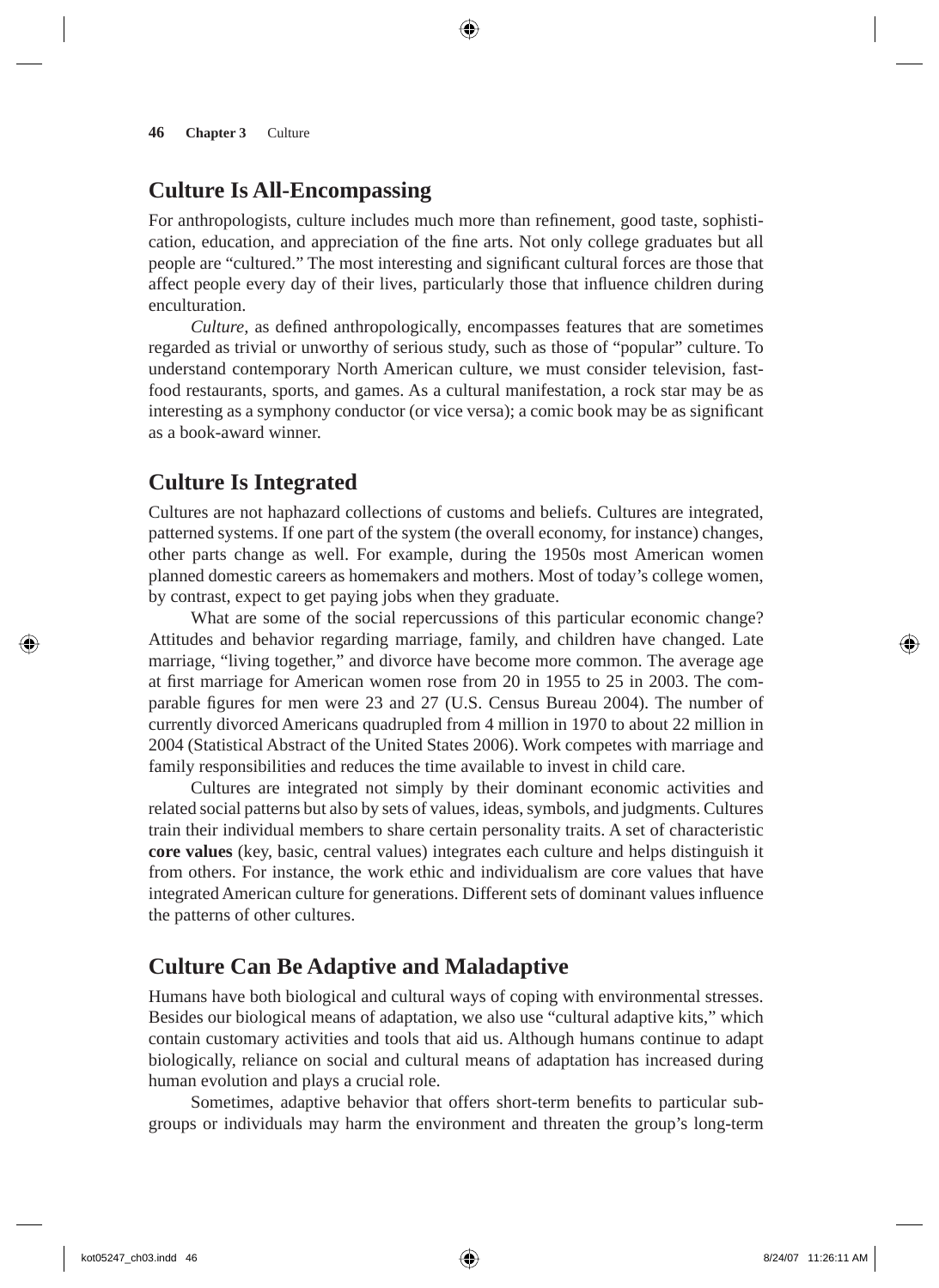

 Cultures are integrated systems. When one behavior pattern changes, others also change. During the 1950s, most American women expected to have careers as wives, mothers, and domestic managers. As more and more women have entered the workforce, attitudes toward work and family have changed. On the Top, Mom and kids do the dishes in 1952. On the bottom (taken in January 2005), nuclear expert and Deputy Director of ISIS (Institute for Science & International Security) Corey Hinderstein uses her office in Washington, D.C., to monitor nuclear activities all over the globe.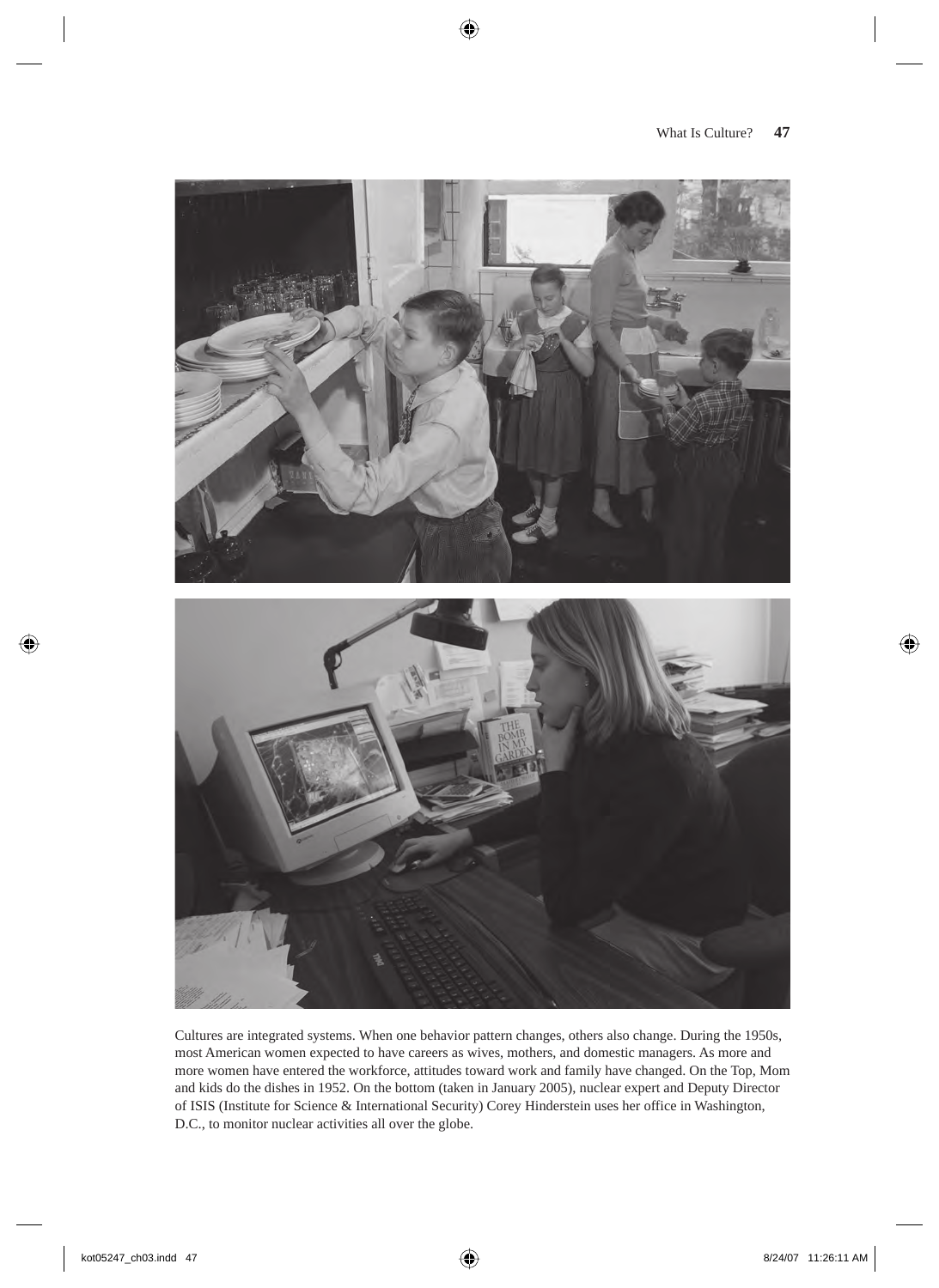survival. Economic growth may benefit some people while it depletes resources needed for society at large or for future generations. Thus, cultural traits, patterns, and inventions can also be *maladaptive,* threatening the group's continued existence (survival and reproduction). Air conditioners help us deal with heat, as fires and furnaces protect us against the cold. Automobiles permit us to make a living by getting us from home to workplace. But the by-products of such "beneficial" technology often create new problems. Chemical emissions increase air pollution, deplete the ozone layer, and contribute to global warming. Many cultural patterns such as overconsumption and pollution appear to be maladaptive in the long run. Can you think of others?

#### **Culture and the Individual: Agency and Practice**

 Generations of anthropologists have theorized about the relationship between the "system," on one hand, and the "person" or "individual" on the other. The system can refer to various concepts, including culture, society, social relations, or social structure. Individual human beings always make up, or constitute, the system. But, living within that system, humans also are constrained (to some extent, at least) by its rules and by the actions of other individuals. Cultural rules provide guidance about what to do and how to do it, but people don't always do what the rules say should be done. People use their culture actively and creatively, rather than blindly following its dictates. Humans aren't passive beings who are doomed to follow their cultural traditions like programmed robots. Cultures are dynamic and constantly changing. People learn, interpret, and manipulate the same rule in different ways—or they emphasize different rules that better suit their interests. Culture is *contested:* Different groups in society struggle with one another over whose ideas, values, goals, and beliefs will prevail. Even common symbols may have radically different *meanings* to different individuals and groups in the same culture. Golden arches may cause one person to salivate while another plots a vegetarian protest. The same flag may be waved to support or oppose a given war.

 Even when they agree about what should be done, people don't always do as their culture directs or as other people expect. Many rules are violated, some very often (for example, automobile speed limits). Some anthropologists find it useful to distinguish between ideal and real culture. The *ideal culture* consists of what people say they should do and what they say they do. *Real culture* refers to their actual behavior as observed by the anthropologist.

 Culture is both public and individual, both in the world and in people's minds. Anthropologists are interested not only in public and collective behavior but also in how *individuals* think, feel, and act. The individual and culture are linked because human social life is a process in which individuals internalize the meanings of *public* (i.e., cultural) messages. Then, alone and in groups, people influence culture by converting their private (and often divergent) understandings into public expressions (D'Andrade 1984).

 Conventionally culture has been seen as social glue transmitted across the generations, binding people through their common past, rather than as something being continually created and reworked in the present. The tendency to view culture as an entity rather than as a process is changing. Contemporary anthropologists now emphasize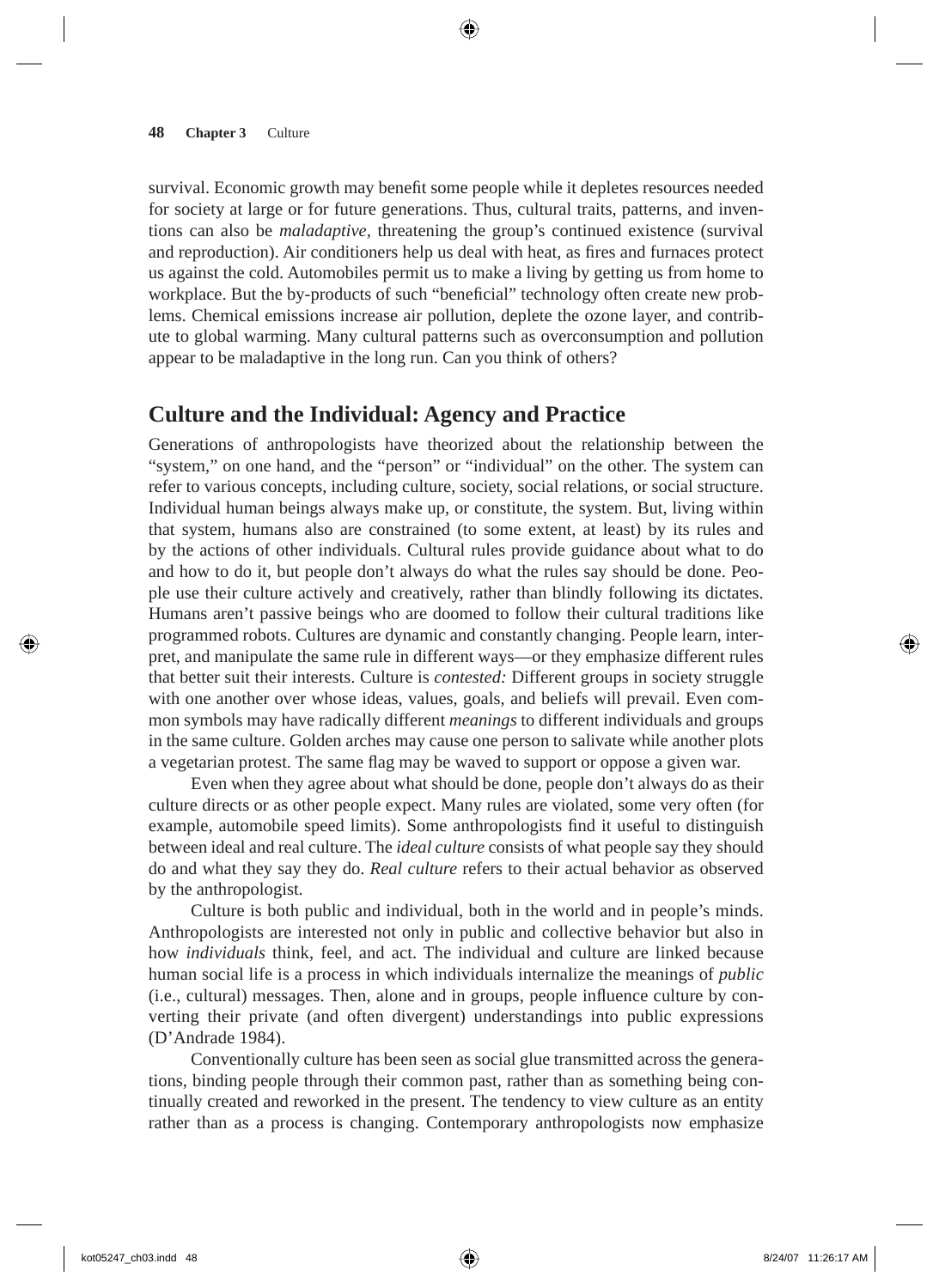how day-to-day action, practice, or resistance can make and remake culture (Gupta and Ferguson, eds. 1997*b*). *Agency* refers to the actions that individuals take, both alone and in groups, in forming and transforming cultural identities.

 The approach to culture known as *practice theory* (Ortner 1984) recognizes that individuals within a society or culture have diverse motives and intentions and different degrees of power and influence. Such contrasts may be associated with gender, age, ethnicity, class, and other social variables. Practice theory focuses on how such varied individuals—through their ordinary and extraordinary actions and practices—manage to influence, create, and transform the world they live in. Practice theory appropriately recognizes a reciprocal relation between culture (the system—see above) and the individual. The system shapes how individuals experience and respond to external events, but individuals also play an active role in how society functions and changes. Practice theory recognizes both constraints on individuals and the flexibility and changeability of cultures and social systems.

#### **Levels of Culture**

 We distinguish between different levels of culture: national, international, and subcultural. In today's world these distinctions are increasingly important. **National culture** embodies those beliefs, learned behavior patterns, values, and institutions that are shared by citizens of the same nation. **International culture** extends beyond and across national boundaries. Because culture is transmitted through learning rather than genetically, cultural traits can spread through borrowing or *diffusion* from one group to another.

 Because of diffusion, migration, colonialism, and globalization, many cultural traits and patterns have acquired international scope. The contemporary United States, Canada, Great Britain, and Australia share cultural traits they have inherited from their common linguistic and cultural ancestors in Great Britain. Roman Catholics in many different countries share beliefs, symbols, experiences, and values transmitted by their church. The World Cup has become an international cultural event, as people in many countries know the rules of, play, and follow soccer.

 Cultures also can be smaller than nations (see Jenks 2004). Although people who live in the same country share a national cultural tradition, all cultures also contain diversity. Individuals, families, communities, regions, classes, and other groups within a culture have different learning experiences as well as shared ones. **Subcultures** are different symbol-based patterns and traditions associated with particular groups in the same complex society. In large or diverse nations such as the United States or Canada, a variety of subcultures originate in region, ethnicity, language, class, and religion. The religious backgrounds of Jews, Baptists, and Roman Catholics create subcultural differences between them. While sharing a common national culture, U.S. northerners and southerners also differ in their beliefs, values, and customary behavior as a result of national and regional history. French-speaking Canadians sometimes pointedly contrast with English-speaking people in the same country. Italian Americans have ethnic traditions different from those of Irish, Polish, and African Americans.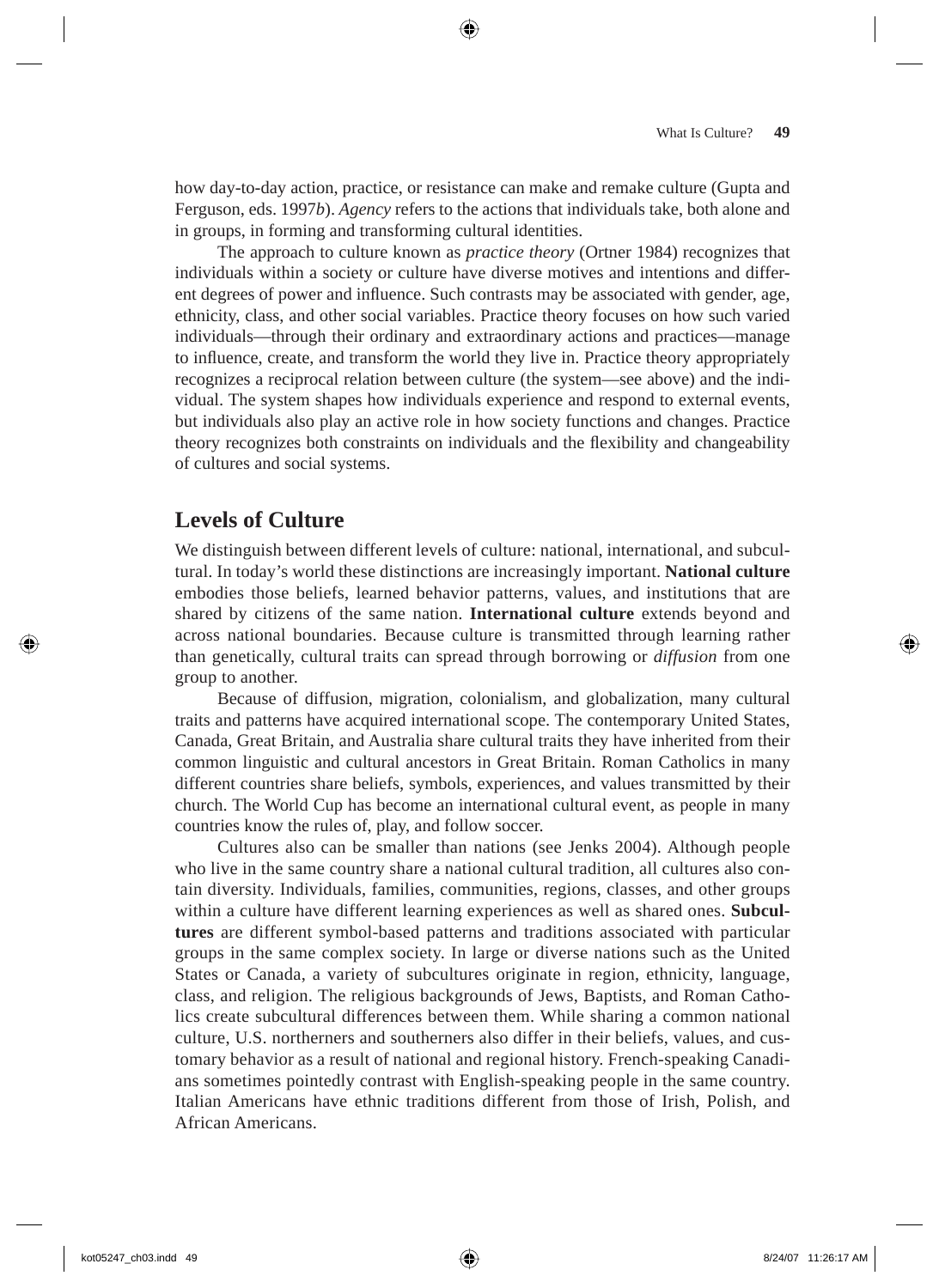

 Illustrating the international level of culture, Roman Catholics in different nations share knowledge, symbols, beliefs, and values transmitted by their church. Here we see a prayer vigil in Seoul, Korea. In addition to religious conversion, what other forces work to spread international culture?

 Nowadays, many anthropologists are reluctant to use the term *subculture* . They feel that the prefix *sub*- is offensive because it means "below." *Subcultures* thus may be perceived as "less than" or somehow inferior to a dominant, elite, or national culture. In this discussion of levels of culture, I intend no such implication. My point is simply that nations may contain many different culturally defined groups. As mentioned earlier, culture is contested. Various groups may strive to promote the correctness and value of their own practices, values, and beliefs in comparison with those of other groups or the nation as a whole.

#### **Ethnocentrism, Cultural Relativism, and Human Rights**

**Ethnocentrism** is the tendency to view one's own culture as superior and to apply one's own cultural values in judging the behavior and beliefs of people raised in other cultures. We hear ethnocentric statements all the time. Ethnocentrism contributes to social solidarity, a sense of value and community, among people who share a cultural tradition. People everywhere think that the familiar explanations, opinions, and customs are true, right, proper, and moral. They regard different behavior as strange, immoral, or savage. Often other societies are not considered fully human. Their members may be castigated as cannibals, thieves, or people who do not bury their dead.

 Among several tribes in the Trans-Fly region of Papua New Guinea homosexuality was valued over heterosexuality (see the chapter in this book on gender). Men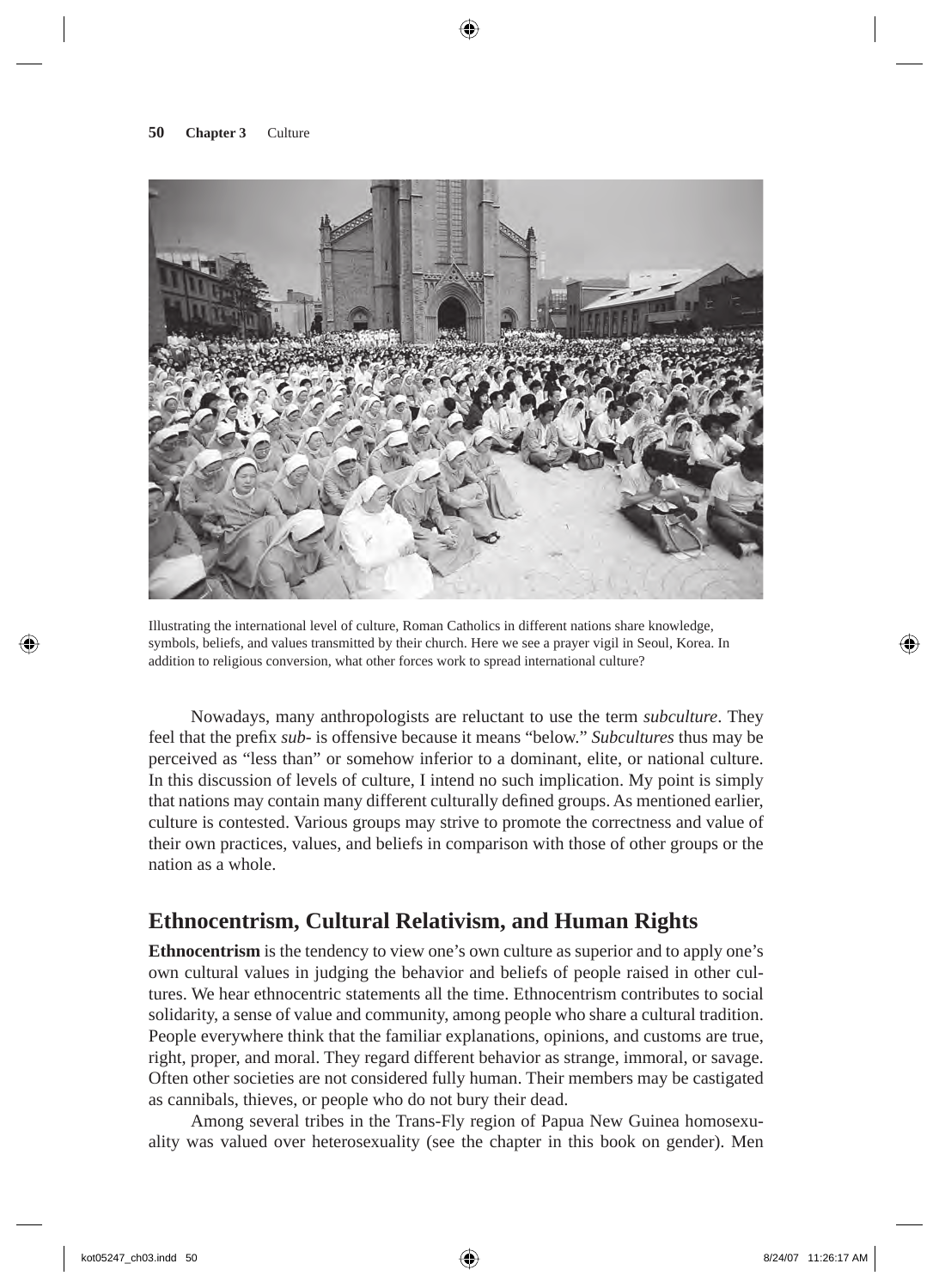who grew up in the Etoro tribe (Kelly 1976) favored oral sex between men, while their neighbors the Marind-anim encouraged men to engage in anal sex. (In both groups heterosexual coitus was stigmatized and allowed only for reproduction.) Etoro men considered Marind-anim anal sex to be disgusting, while seeing nothing abnormal about their own oral homosexual practices.

 Opposing ethnocentrism is **cultural relativism ,** the viewpoint that behavior in one culture should not be judged by the standards of another culture. This position also can present problems. At its most extreme, cultural relativism argues that there is no superior, international, or universal morality, that the moral and ethical rules of all cultures deserve equal respect. In the extreme relativist view, Nazi Germany would be evaluated as nonjudgmentally as Athenian Greece.

 In today's world, human rights advocates challenge many of the tenets of cultural relativism. For example, several societies in Africa and the Middle East have traditions of female genital modification (FGM). *Clitoridectomy* is the removal of a girl's clitoris. *Infibulation* involves sewing the lips (labia) of the vagina, to constrict the vaginal opening. Both procedures reduce female sexual pleasure, and, it is believed in some cultures, the likelihood of adultery. Such practices have been opposed by human rights advocates, especially women's rights groups. The idea is that the tradition infringes on a basic human right—disposition over one's body and one's sexuality. Some African countries have banned or otherwise discouraged the procedures, as have Western nations that receive immigration from such cultures. Similar issues arise with circumcision and other male genital operations. Is it right for a baby boy to be circumcised without his permission, as has been done routinely in the United States? Is it proper to require adolescent boys to undergo collective circumcision to fulfill cultural tradition, as is done traditionally in parts of Africa and Australia?

 Some would argue that the problems with relativism can be solved by distinguishing between methodological and moral relativism. In anthropology, cultural relativism is not a moral position, but a methodological one. It states: To understand another culture fully, you must try to see how the people in that culture see things. What motivates them—what are they thinking—when they do those things? Such an approach does not preclude making moral judgments or taking action. When faced with Nazi atrocities, a methodological relativist would have a moral obligation to stop doing anthropology and take action to intervene. In the FGM example, one only can understand the *motivations* for the practice by looking at the situation from the point of view of those who engage in it. Having done this, one then faces the moral question of whether to intervene to stop it. We should recognize as well that different people and groups living in the same society—for example, women and men, old and young, the more and less powerful—can have widely different views about what is proper, necessary, and moral.

 The idea of **human rights** invokes a realm of justice and morality beyond and superior to the laws and customs of particular countries, cultures, and religions (see R. Wilson, ed. 1996). Human rights include the right to speak freely, to hold religious beliefs without persecution, and not to be murdered, injured, or enslaved or imprisoned without charge. Such rights are seen as *inalienable* (nations cannot abridge or terminate them) and international (larger than and superior to individual nations and cultures).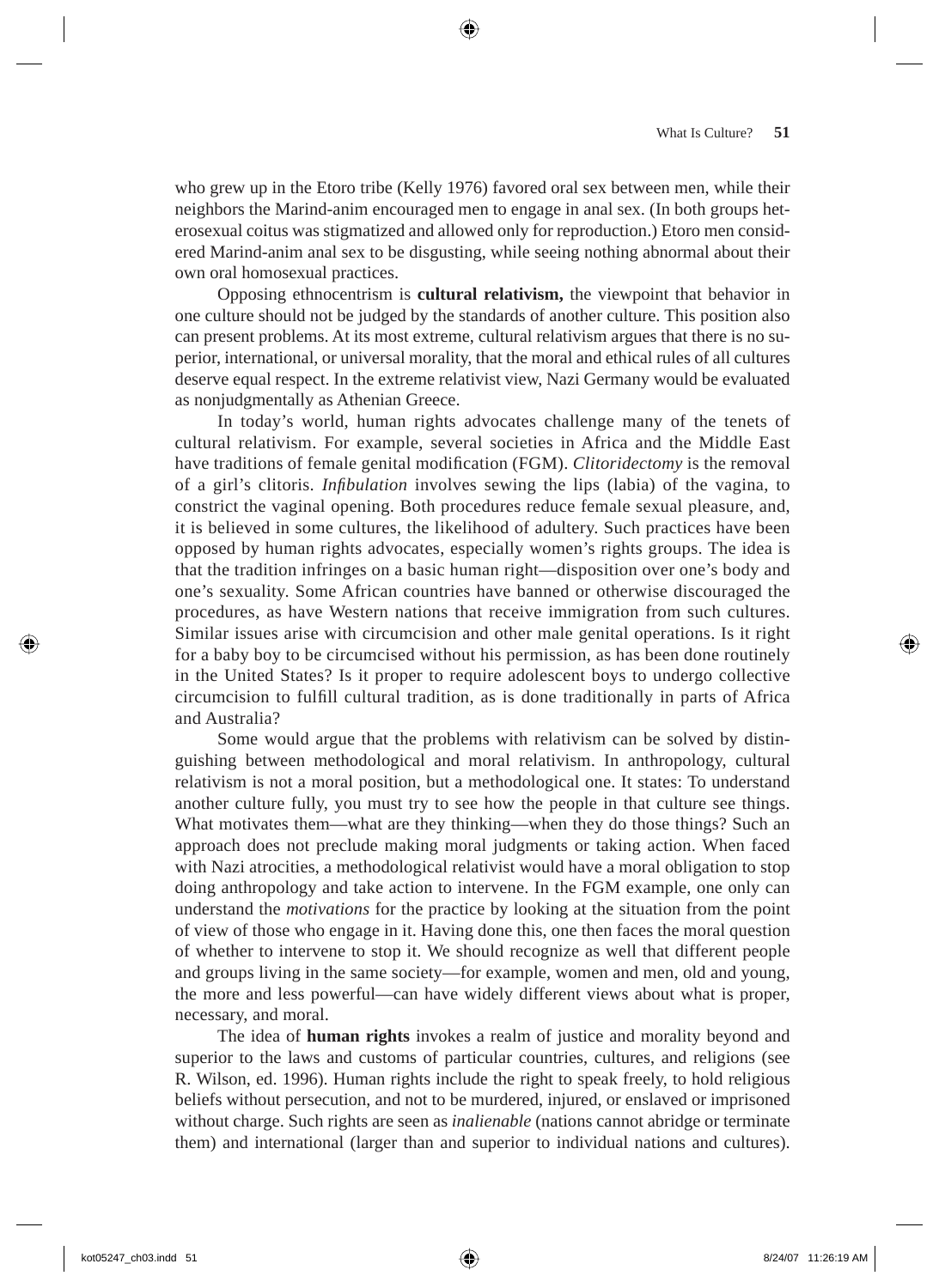Four United Nations documents describe nearly all the human rights that have been internationally recognized. Those documents are the U.N. Charter; the Universal Declaration of Human Rights; the Covenant on Economic, Social and Cultural Rights; and the Covenant on Civil and Political Rights.

 Alongside the human rights movement has arisen an awareness of the need to preserve cultural rights. Unlike human rights, **cultural rights** are vested not in individuals but in *groups,* such as religious and ethnic minorities and indigenous societies. Cultural rights include a group's ability to preserve its culture, to raise its children in the ways of its forebears, to continue its language, and not to be deprived of its economic base by the nation in which it is located (Greaves 1995). The related notion of indigenous **intellectual property rights (IPR)** has arisen in an attempt to conserve each society's cultural base—its core beliefs, knowledge, and practices (see Merry 2006). Much traditional cultural knowledge has commercial value. Examples include ethnomedicine (traditional medical knowledge and techniques), cosmetics, cultivated plants, foods, folklore, arts, crafts, songs, dances, costumes, and rituals (see Nazarea 2006). According to the IPR concept, a particular group may determine how indigenous knowledge and its products may be used and distributed and the level of compensation required.

 The notion of cultural rights is related to the idea of cultural relativism, and the problem discussed previously arises again. What does one do about cultural rights that interfere with human rights? I believe that anthropology's main job is to present accurate accounts and explanations of cultural phenomena. The anthropologist doesn't have to approve infanticide, cannibalism, or torture to record their existence and determine their causes and the motivations behind them. However, each anthropologist has a choice about where he or she will do fieldwork. Some anthropologists choose not to study a particular culture because they discover in advance or early in fieldwork that behavior they consider morally repugnant is practiced there. Anthropologists respect human diversity. Most ethnographers try to be objective, accurate, and sensitive in their accounts of other cultures. However, objectivity, sensitivity, and a cross-cultural perspective don't mean that anthropologists have to ignore international standards of justice and morality. What do you think?

### UNIVERSALITY, GENERALITY, AND PARTICULARITY

 Anthropologists agree that cultural learning is uniquely elaborated among humans and that all humans have culture. Anthropologists also accept a doctrine termed in the 19th century "the psychic unity of man." This means that although *individuals* differ in their emotional and intellectual tendencies and capacities, all human *populations* have equivalent capacities for culture. Regardless of their genes or their physical appearance, people can learn *any* cultural tradition.

 To understand this point, consider that contemporary Americans and Canadians are the genetically mixed descendants of people from all over the world. Our ancestors were biologically varied, lived in different countries and continents, and participated in hundreds of cultural traditions. However, early colonists, later immigrants, and their descendants all have become active participants in American and Canadian life. All now share a common national culture.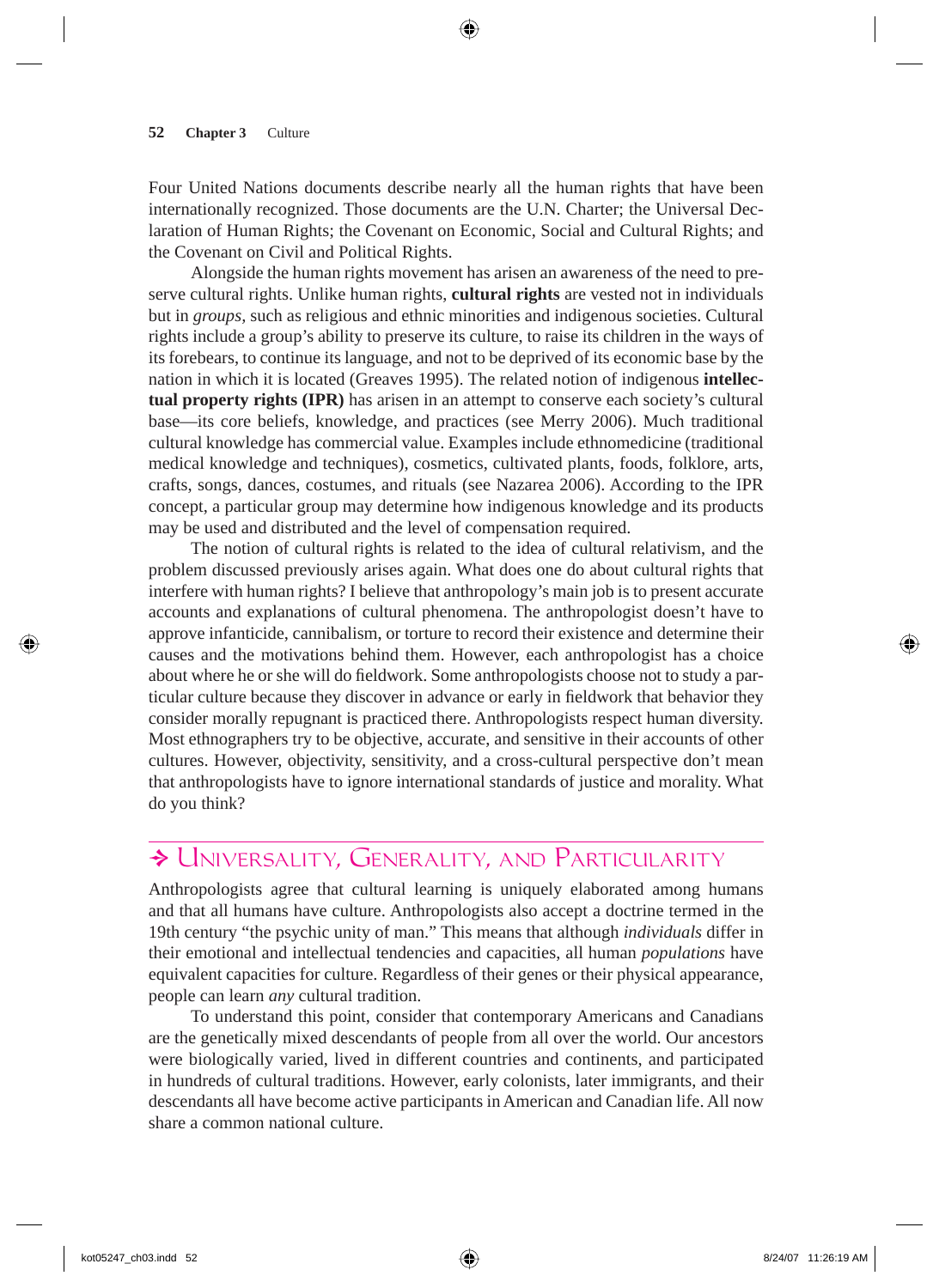To recognize biopsychological equality is not to deny differences among populations. In studying human diversity in time and space, anthropologists distinguish among the universal, the generalized, and the particular. Certain biological, psychological, social, and cultural features are **universal,** found in every culture. Others are merely **generalities,** common to several but not all human groups. Still other traits are **particularities,** unique to certain cultural traditions.

#### **Universals and Generalities**

 Biologically based universals include a long period of infant dependency, year-round (rather than seasonal) sexuality, and a complex brain that enables us to use symbols, languages, and tools. Among the social universals is life in groups and in some kind of family (see Brown 1991). Generalities occur in certain times and places but not in all cultures. They may be widespread, but they are not universal. One cultural generality that is present in many but not all societies is the *nuclear family ,* a kinship group consisting of parents and children. Although many middle-class Americans ethnocentrically view the nuclear family as a proper and "natural" group, it is not universal. It is absent, for example, among the Nayars, who live on the Malabar Coast of India. The Nayars live in female-headed households, and husbands and wives do not live together. In many other societies, the nuclear family is submerged in larger kin groups, such as extended families, lineages, and clans.

 One reason for generalities is diffusion. Societies can share the same beliefs and customs because of borrowing or through (cultural) inheritance from a common cultural ancestor. Speaking English is a generality shared by North Americans and Australians because both countries had English settlers. Another reason for generalities is domination, as in colonial rule, when customs and procedures are imposed on one culture by another one that is more powerful. In many countries, use of the English language reflects colonial history. More recently, English has spread through diffusion to many other countries, as it has become the world's foremost language for business and travel and in the context of globalization.

#### **Particularity: Patterns of Culture**

 A cultural particularity is a trait or feature of culture that is not generalized or widespread; rather it is confined to a single place, culture, or society. Yet because of cultural diffusion, which has accelerated through modern transportation and communication systems, traits that once were limited in their distribution have become more widespread. Traits that are useful, that have the capacity to please large audiences, and that don't clash with the cultural values of potential adopters are more likely to diffuse than others are. Still, certain cultural particularities persist. One example would be a particular food dish (e.g., pork barbeque with a mustard-based sauce available only in South Carolina, or the pastie—beef stew baked in pie dough characteristic of Michigan's upper peninsula). Besides diffusion which, for example, has spread McDonald's food outlets, once confined to San Bernadino, California, across the globe, there are other reasons why cultural particularities are increasingly rare. Many cultural traits are shared as cultural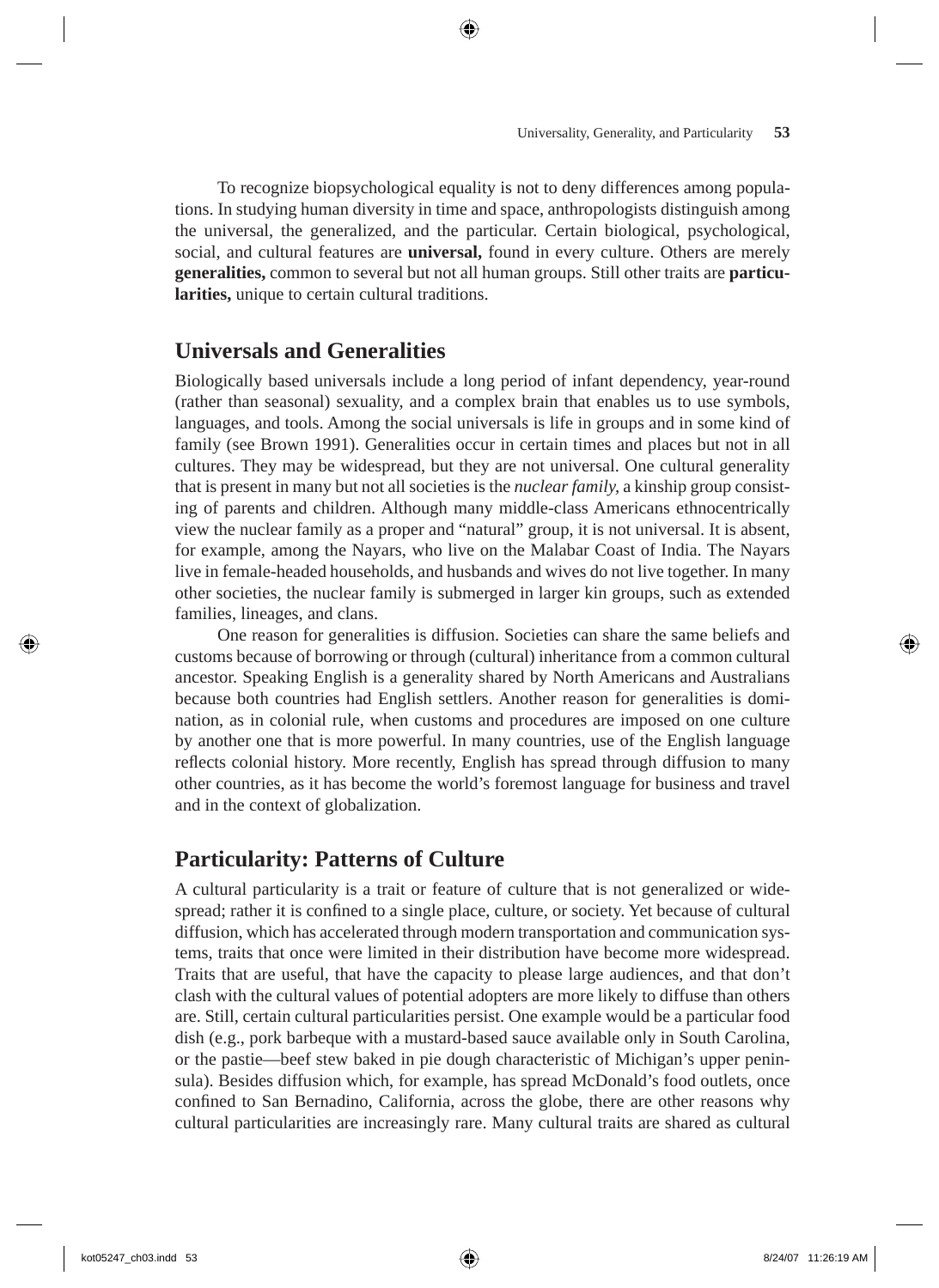universals and as a result of independent invention. Facing similar problems, people in different places have come up with similar solutions. Again and again, similar cultural causes have produced similar cultural results.

 At the level of the individual cultural trait or element (e.g, bow and arrow, hot dog, MTV), particularities may be getting rarer. But at a higher level, particularity is more obvious. Different cultures emphasize different things. *Cultures are integrated and patterned differently and display tremendous variation and diversity* . When cultural traits are borrowed, they are modified to fit the culture that adopts them. They are reintegrated—patterned anew—to fit their new setting. MTV in Germany or Brazil isn't at all the same thing as MTV in the United States. As was stated in the earlier section "Culture Is Integrated," patterned beliefs, customs, and practices lend distinctiveness to particular cultural traditions.

 Consider universal life-cycle events, such as birth, puberty, marriage, parenthood, and death, that many cultures observe and celebrate. The occasions (e.g., marriage, death) may be the same and universal, but the patterns of ceremonial observance may be dramatically different. Cultures vary in just which events merit special celebration. Americans, for example, regard expensive weddings as more socially appropriate than lavish funerals. However, the Betsileo of Madagascar take the opposite view. The marriage ceremony is a minor event that brings together just the couple and a few close relatives. However, a funeral is a measure of the deceased person's social position and lifetime achievement, and it may attract a thousand people. Why use money on a house, the Betsileo say, when one can use it on the tomb where one will spend eternity in the company of dead relatives? How unlike contemporary Americans' dreams of home ownership and preference for quick and inexpensive funerals. Cremation, an increasingly common option in the United States, would horrify the Betsileo, for whom ancestral bones and relics are important ritual objects.

 Cultures vary tremendously in their beliefs, practices, integration, and patterning. By focusing on and trying to explain alternative customs, anthropology forces us to reappraise our familiar ways of thinking. In a world full of cultural diversity, contemporary American culture is just one cultural variant, more powerful perhaps, but no more natural, than the others.

#### **> MECHANISMS OF CULTURAL CHANGE**

 Why and how do cultures change? One way is **diffusion** or borrowing of traits between cultures. Such exchange of information and products has gone on throughout human history because cultures never have been truly isolated. Contact between neighboring groups has always existed and has extended over vast areas (Boas 1940/1966). Diffusion is *direct* when two cultures trade with, intermarry among, or wage war on one another. Diffusion is *forced* when one culture subjugates another and imposes its customs on the dominated group. Diffusion is *indirect* when items or traits move from group A to group  $C$  via group B without any firsthand contact between A and  $C$ . In this case, group B might consist of traders or merchants who take products from a variety of places to new markets. Or group B might be geographically situated between A and C, so that what it gets from A eventually winds up in C, and vice versa. In today's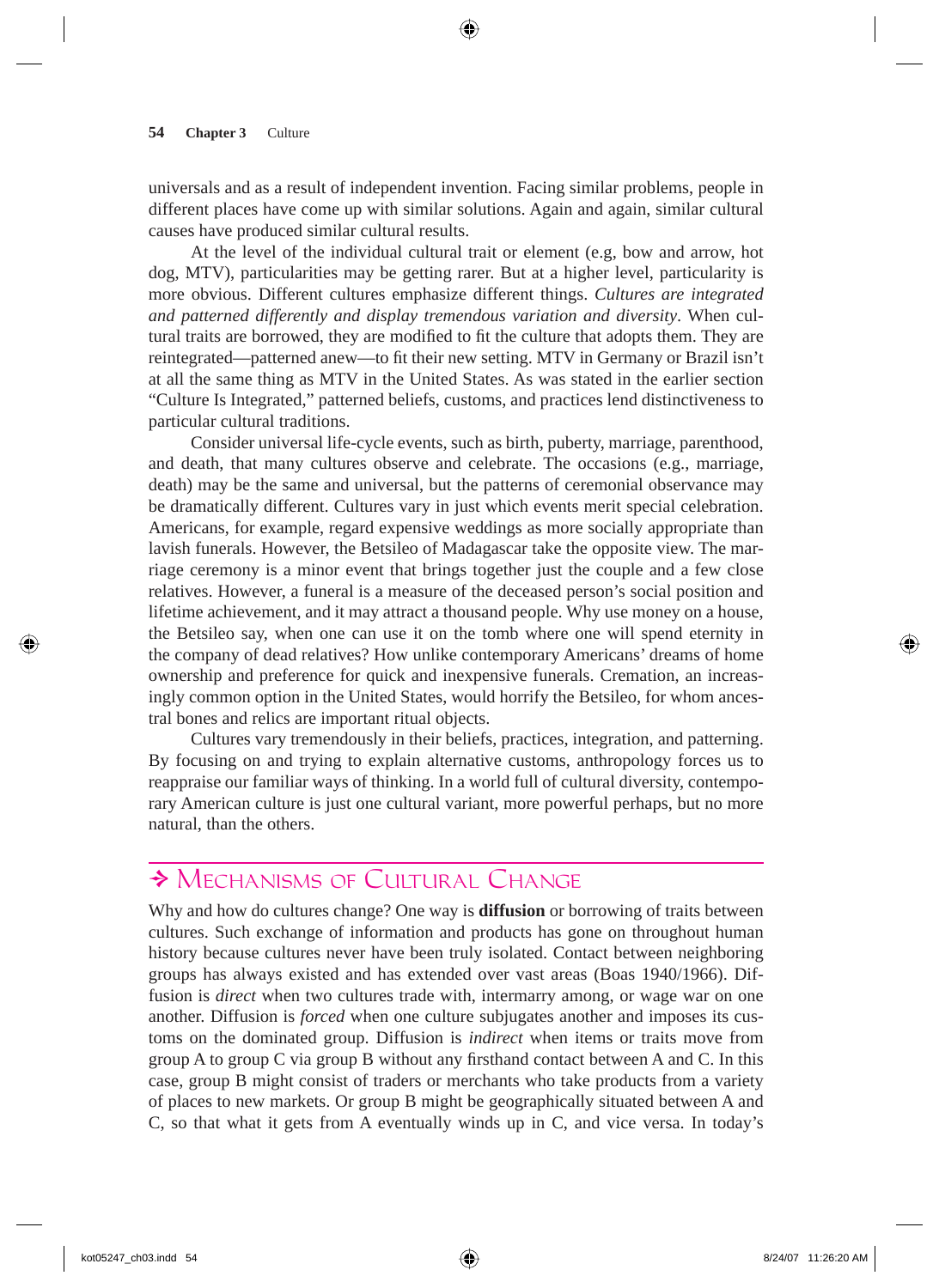world, much international diffusion is indirect—culture spread by the mass media and advanced information technology.

**Acculturation,** a second mechanism of cultural change, is the exchange of cultural features that results when groups have continuous firsthand contact. The cultures of either or both groups may be changed by this contact (Redfield, Linton, and Herskovits 1936). With acculturation, parts of the cultures change, but each group remains distinct. One example of acculturation is a *pidgin*, a mixed language that develops to ease communication between members of different cultures in contact. This usually happens in situations of trade or colonialism. Pidgin English, for example, is a simplified form of English. It blends English grammar with the grammar of a native language. Pidgin English was first used for commerce in Chinese ports. Similar pidgins developed later in Papua New Guinea and West Africa. In situations of continuous contact, cultures have also exchanged and blended foods, recipes, music, dances, clothing, tools, and technologies.

**Independent invention—the process by which humans innovate, creatively** finding solutions to problems—is a third mechanism of cultural change. Faced with comparable problems and challenges, people in different societies have innovated and changed in similar ways, which is one reason cultural generalities exist. One example is the independent invention of agriculture in the Middle East and Mexico. Over the course of human history, major innovations have spread at the expense of earlier ones. Often a major invention, such as agriculture, triggers a series of subsequent interrelated changes. These economic revolutions have social and cultural repercussions. Thus in both Mexico and the Middle East, agriculture led to many social, political, and legal changes, including notions of property and distinctions in wealth, class, and power (see Naylor 1996).

#### **→ GLOBALIZATION**

 The term **globalization** encompasses a series of processes, including diffusion, migration, and acculturation, working to promote change in a world in which nations and people are increasingly interlinked and mutually dependent. Promoting such linkages are economic and political forces, as well as modern systems of transportation and communication. The forces of globalization include international commerce and finance, travel and tourism, transnational migration, the media, and various high-tech information flows (see Appadurai, ed. 2001; Ong and Collier, eds. 2005; Scholte 2000). During the Cold War, which ended with the fall of the Soviet Union, the basis of international alliance was political, ideological, and military. More recent international pacts have shifted toward trade and economic issues. New economic unions (which have met considerable resistance in their member nations) have been created through the North American Free Trade Agreement (NAFTA), the World Trade Organization (WTO), and the European Union (EU).

 Long-distance communication is easier, faster, and cheaper than ever, and extends to remote areas. I can now e-mail or call families in Arembepe, Brazil, which lacked phones or even postal service when I first began to study the community. The mass media help propel a globally spreading culture of consumption. Within nations and across their borders,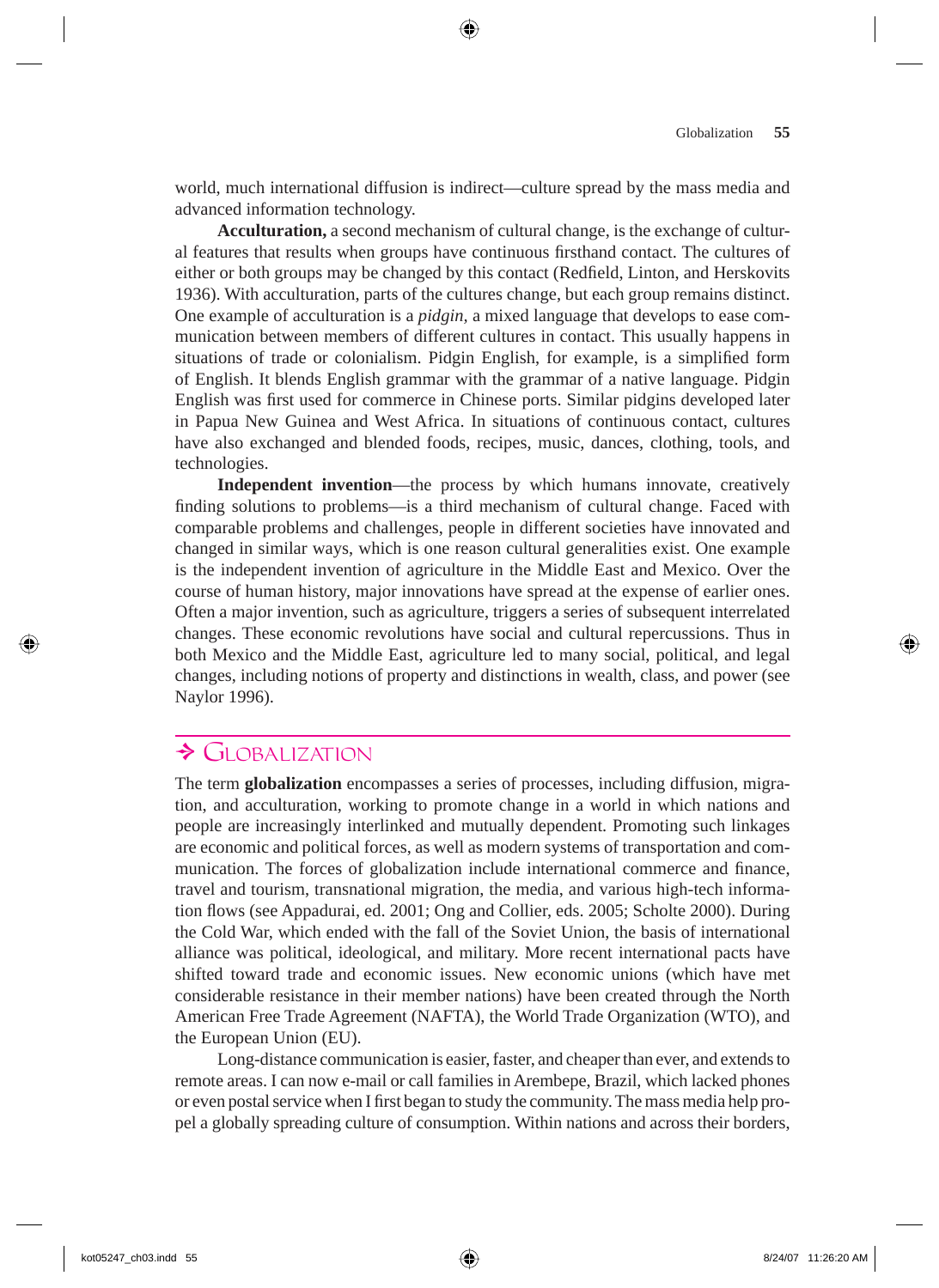the media spread information about products, services, rights, institutions, lifestyles, and the perceived costs and benefits of globalization. Emigrants transmit information and resources transnationally, as they maintain their ties with home (phoning, faxing, e-mailing, making visits, sending money). In a sense such people live multilocally—in different places and cultures at once. They learn to play various social roles and to change behavior and identity depending on the situation (see Cresswell 2006).

 Local people must cope increasingly with forces generated by progressively larger systems—region, nation, and world. An army of outsiders now intrudes on

#### **ANTHROPOLOGY TODAY**

#### *Touching, Affection, Love, and Sex*

 Comparing the United States to Brazil—or virtually any Latin nation—we can see a striking cultural contrast between a culture that discourages physical contact and demonstrations of affection and one in which the contrary is true.

 "Don't touch me." "Take your hands off me." Such statements are not uncommon in North America, but they are virtually never heard in Brazil, the Western Hemisphere's second most populous country. Brazilians like to be touched (and kissed) more than North Americans do. The world's cultures have strikingly different notions about displays of affection and about matters of personal space. When North Americans talk, walk, and dance, they maintain a certain distance from others—their personal space. Brazilians, who maintain less physical distance, interpret this as a sign of coldness. When conversing with a North American, the Brazilian characteristically moves in as the North American "instinctively" retreats. In these body movements, neither Brazilian nor North American is trying consciously to be especially friendly or unfriendly. Each

is merely executing a program written on the self by years of exposure to a particular cultural tradition. Because of different ideas about proper social space, cocktail parties in international meeting places such as the United Nations can resemble an elaborate insect mating ritual as diplomats from different cultures advance, withdraw, and sidestep.

 One easily evident cultural difference between Brazil and the United States involves kissing, hugging, and touching. Middle-class Brazilians teach their kids both boys and girls—to kiss (on the cheek, two or three times, coming and going) every adult relative they ever see. Given the size of Brazilian extended families, this can mean hundreds of people. Females continue kissing throughout their lives. They kiss male and female kin, friends, relatives of friends, friends of relatives, friends of friends and, when it seems appropriate, more casual acquaintances. Males go on kissing their female relatives and friends. Until they are adolescents, boys also kiss adult male relatives. Brazilian men, brothers, cousins, nephews and uncles, and friends, typically greet each other with hearty handshakes and a traditional male hug *(abraço).* The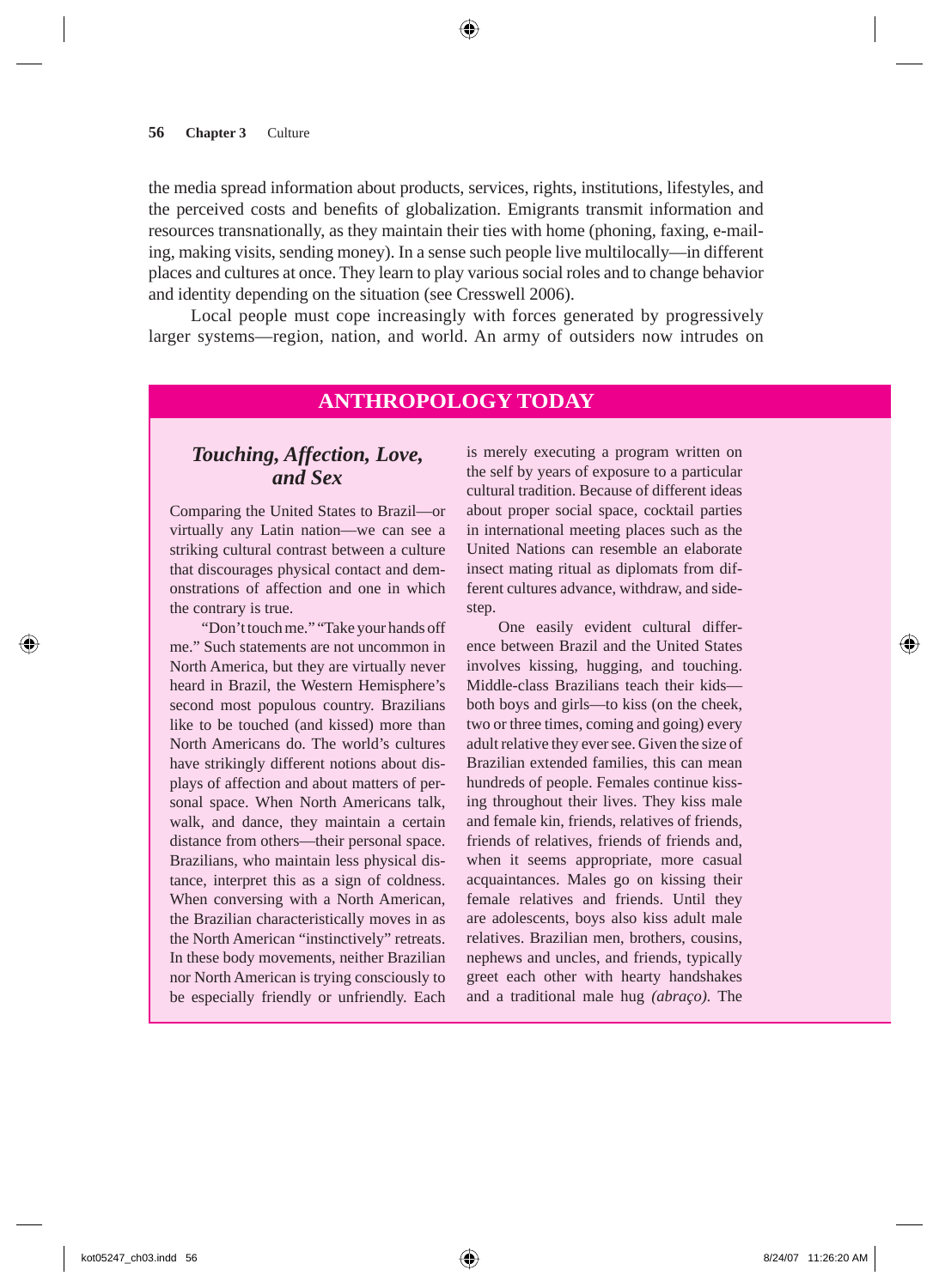people everywhere. Tourism has become the world's number one industry (see Holden 2005). Economic development agents and the media promote the idea that work should be for cash rather than mainly for subsistence. Indigenous peoples and traditional societies have devised various strategies to deal with threats to their autonomy, identity, and livelihood (Maybury-Lewis 2002). New forms of political mobilization and cultural expression, including the rights movements discussed previously, are emerging from the interplay of local, regional, national, and international cultural forces.

closer the relationship, the tighter and longer-lasting the embrace. Many Brazilian men keep on kissing their fathers and uncles throughout their lives. Could it be that homophobia (fear of homosexuality) prevents American men from engaging in such displays of affection with other men? Are American women more likely to show affection toward each other than American men are?

 Like other North Americans who spend time in a Latin culture, I miss the numerous kisses and handshakes when I get back to the United States. After several months in Brazil, I find North Americans rather cold and impersonal. Many Brazilians share this opinion. I have heard similar feelings expressed by Italian Americans as they compare themselves with North Americans of different ethnic backgrounds.

 According to clinical psychologist David E. Klimek, who has written about intimacy and marriage in the United States, "in American society, if we go much beyond simple touching, our behavior takes on a minor sexual twist" (Slade 1984). North Americans define demonstrations of affection between males and females with reference to marriage. Love and affection are supposed to unite the married pair, and they blend into sex. When a wife asks her husband for "a little affection," she may mean, or he may think she means, sex.

 A certain lack of clarity in North American definitions of love, affection, and sex is evident on Valentine's Day, which used to be just for lovers. Valentines used to be sent to wives, husbands, girlfriends, and boyfriends. Now, after years of promotion by the greeting card industry, they also go to mothers, fathers, sons, daughters, aunts, and uncles. There is a blurring of sexual and nonsexual affection. In Brazil, Lovers' Day retains its autonomy. Mother, father, and children each have their own separate days of recognition.

 It's true, of course, that in a good marriage love and affection exist alongside sex. Nevertheless, affection does not necessarily imply sex. The Brazilian culture shows that there can be rampant kissing, hugging, and touching without sex—or fears of improper sexuality. In Brazilian culture, physical demonstrations help cement many kinds of close personal relationships that have no sexual component.